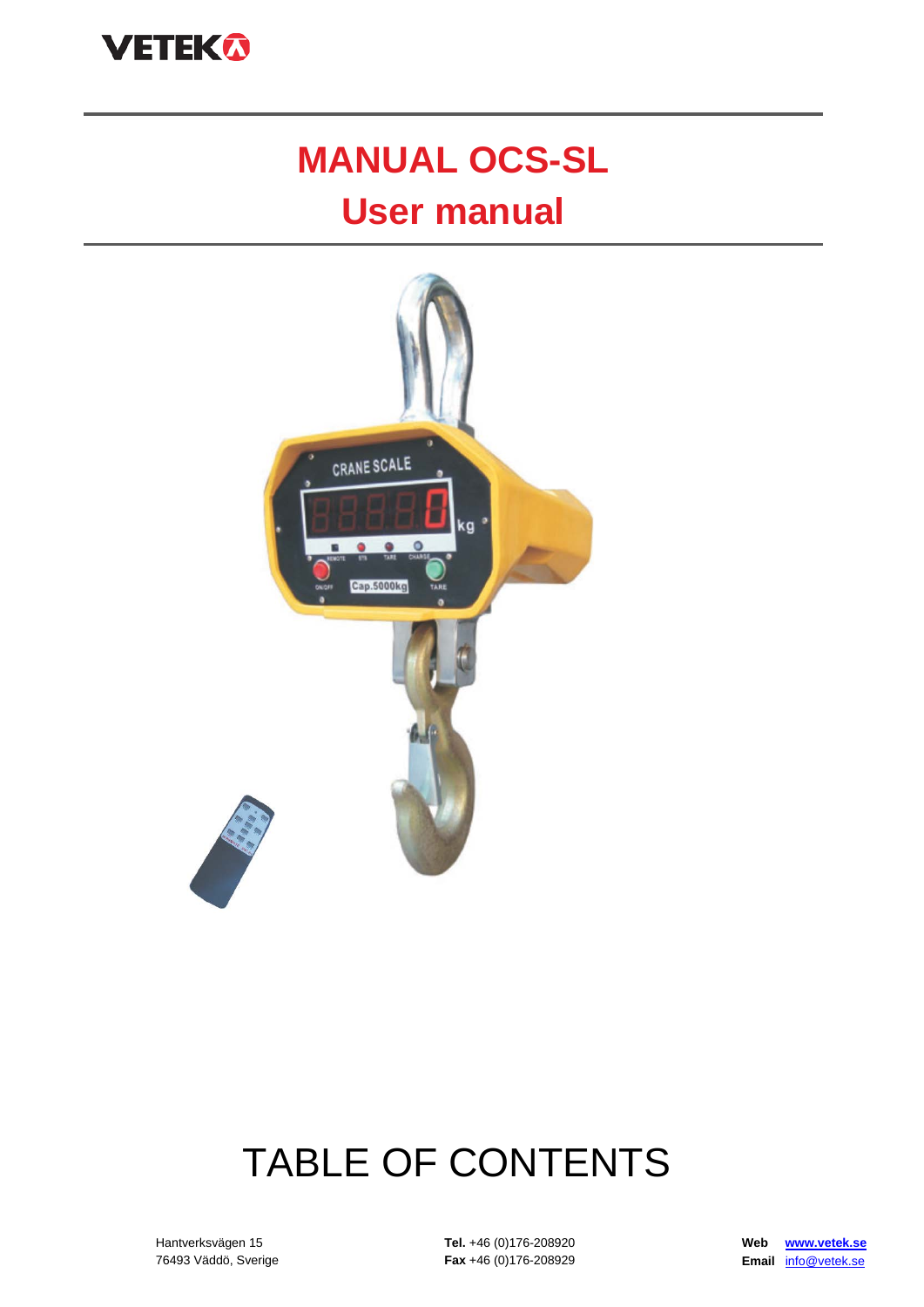## **VETEK®**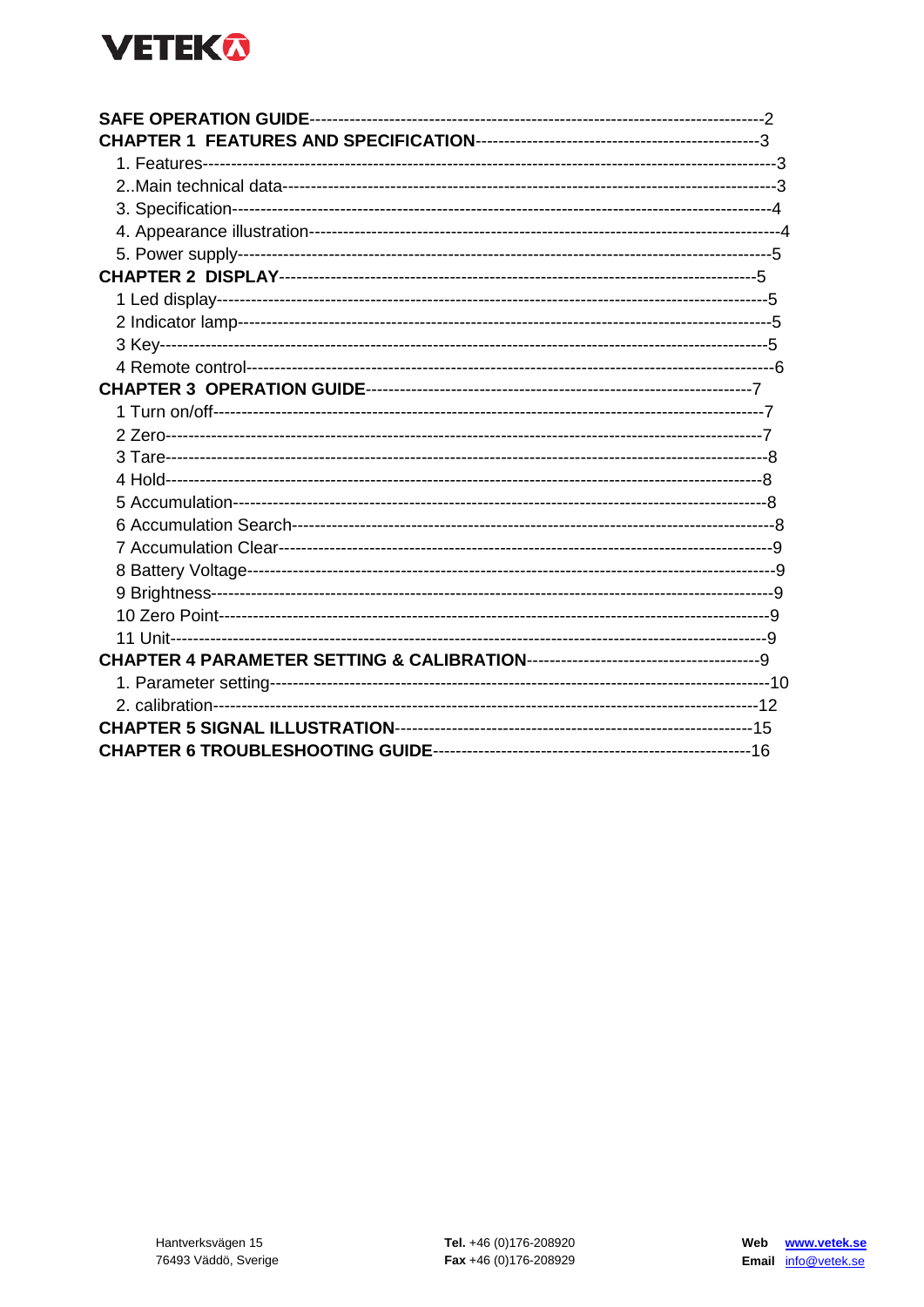## **VETEKA**

## **SAFE OPERATION GUIDE**:

1. The capacity of crane scale have been showed on the overlay, Don't make lifts beyond rated capacity of the crane scale.

2. Operators should not maneuver a loaded crane scale over personnel.

3. The scale must be routinely checked for operation. Don't operate if hook, shackle,sling,cable, etc show any sign of defects or excessive wear.

4. If the scale is not going to be used for long time, recharging the battery every three months to

preserve the life-span of the battery and recharge it before operation.

5. The battery charger is included in the scale package. Please use this charger, It's normal that the charger will become warm when the battery is charging.

6. Please note when the digits flash on the display, it means that the battery needs to be recharged.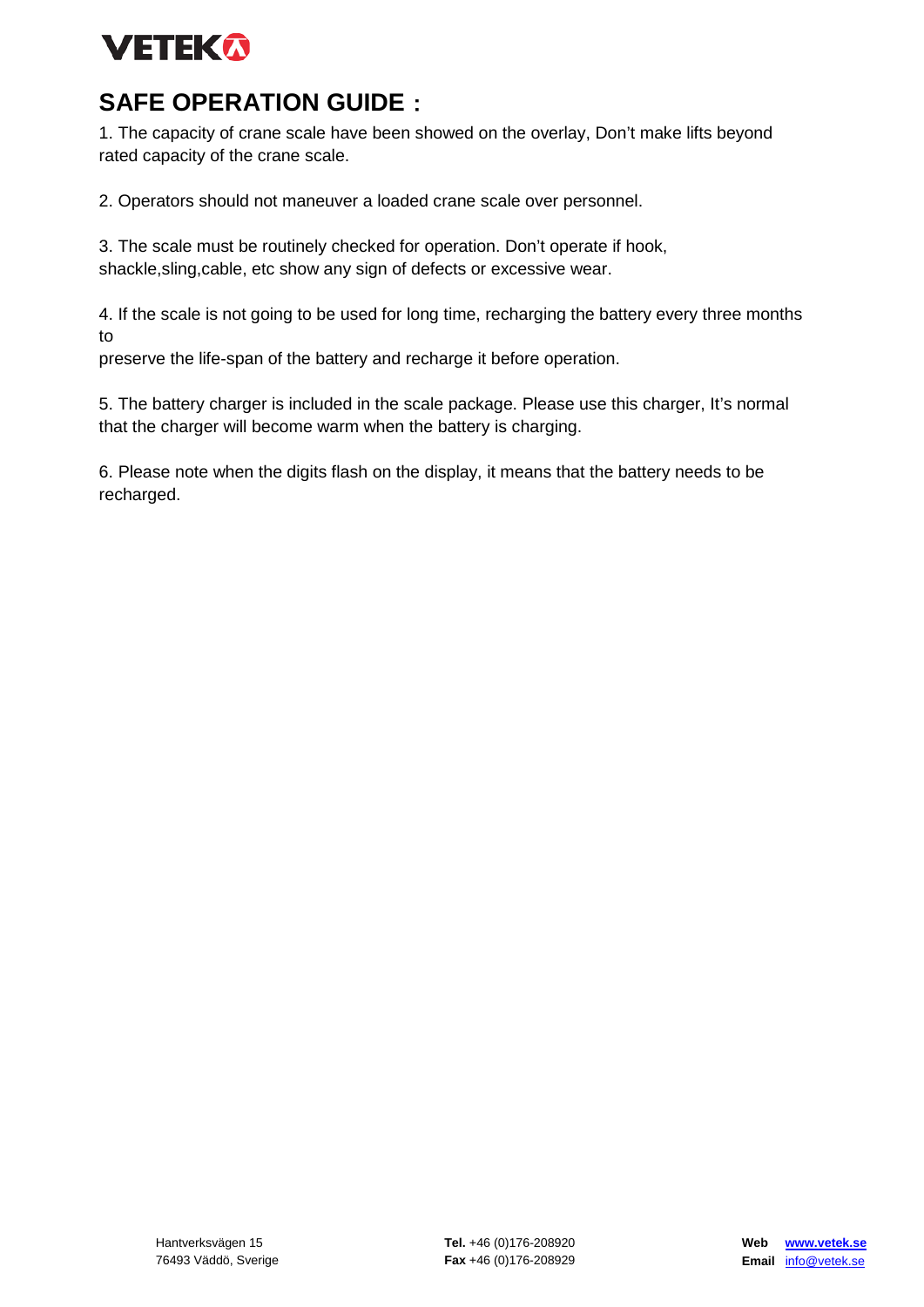

### **CHAPTER 1 FEATURES AND SPECIFICATION**

#### **1. Features**

#### ◆ **Multi-weighing units**:

Kg, lb, N are selectable, generally kg are default unit.

#### ◆ **Multi-function operation:**

Tare, Zero, Auto zero tracking, Total, Hold, Overload warning and record, Calibration through remote controller,etc functions.

#### ◆ **User-friendly design:**

Cast aluminium housing for maximum protection; Large red 5 digit LED display (digit height 30mm); Gravity compensation; Safety factor up to 4 times capacity; Battery Operated with low battery indication; Automatic turn off , power-saving function.

| Standard                            | According to OIML class III              |
|-------------------------------------|------------------------------------------|
| Display                             | 30mm (1.2") 5digits LCD/LED              |
| Zero Range                          | 4% F.S.                                  |
| Tare Range                          | 20% F.S.                                 |
| Stable Time                         | $≤10$ seconds                            |
| Overload Indication                 | 100% F.S. + 9e                           |
| Max. Safety Load                    | 125% F.S.                                |
| <b>Ultimate Load</b>                | 400% F.S.                                |
| <b>Battery Life</b>                 | ≥50 hours                                |
| <b>Battery Type</b>                 | Fully sealed Lead-Acid battery, 6V/4.5Ah |
| Adapter                             | DC9V/1000mA                              |
| Operating Temp.                     | $-10^{\circ}$ C ~ + 40 $^{\circ}$ C      |
| <b>Operating Humidity</b>           | ≤85% RH under 20°C                       |
| <b>Remote Controller Distance</b>   | Min. 15m                                 |
| <b>Battery of Remote Controller</b> | 7# battery, 1.5V x 2                     |

#### **2. Main technical data**

#### **3.Specification**

| <b>MODEL</b> | Max. capacity<br>(kg) | Min. weigh<br>(kg) | <b>Division</b><br>(kg) | <b>Total display</b><br>counts (n) |
|--------------|-----------------------|--------------------|-------------------------|------------------------------------|
| OCS-SL-2     | 2000                  | 20                 |                         | 2000                               |
| OCS-SL-3     | 3000                  | 20                 |                         | 3000                               |
| OCS-SL-5     | 5000                  | 40                 | 2                       | 2500                               |
| OCS-SL-10    | 10000                 | 100                | 5                       | 2000                               |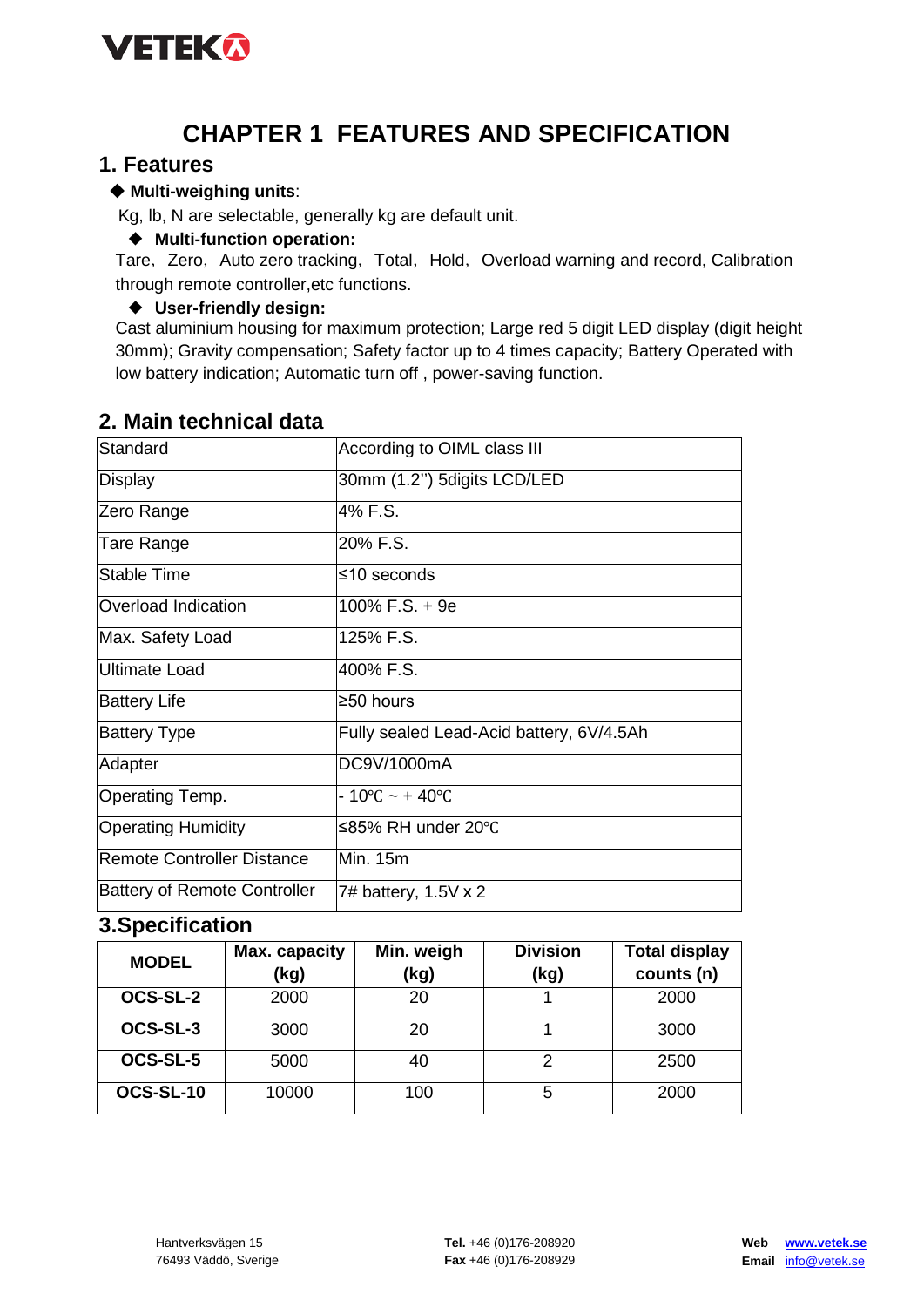

#### **4.Appearance illustration**





| <b>MODEL</b> | A/mm | B/mm | C(mm) | D/mm | E(mm) | H/mm) | N.<br>W |
|--------------|------|------|-------|------|-------|-------|---------|
| OCS-SL-2     | 95   | 260  | 35    | 195  | 130   | 430   | 10.5kg  |
| OCS-SL-3     | 95   | 260  | 45    | 195  | 130   | 460   | 11.5kg  |
| OCS-SL-5     | 125  | 325  | 55    | 235  | 160   | 525   | 16.5kg  |
| OCS-SL-10    | 140  | 325  | 65    | 235  | 160   | 660   | 27.5kg  |
| OCS-SL-20    | 170  | 360  | 85    | 235  | 160   | 900   | 55kg    |

#### **5.. Power supply**

Battery: 6V/4.5Ah fully sealed Lead-Acid battery

Adapter: 9VDC/1000mA adapter

 Current: the crane scale average current is about DC 100mA±10%, if battery charged, it can be used for about 50hours.

 Low battery warning: When the digits flash, it means the battery needs to be recharged. The scale will power off automatically after 1 to 2 hours operation if the battery is not charged. Please recharge the battery before operating the scale again.

 Charging method: Turn off the crane scale, use adapter in the carton, the lamp on the back cover will become orange when charging, and it will become red when the charging finish.

 Generally, charging time should not less than 8hours, the crane scale have charging protection, long time charging can't damage the battery.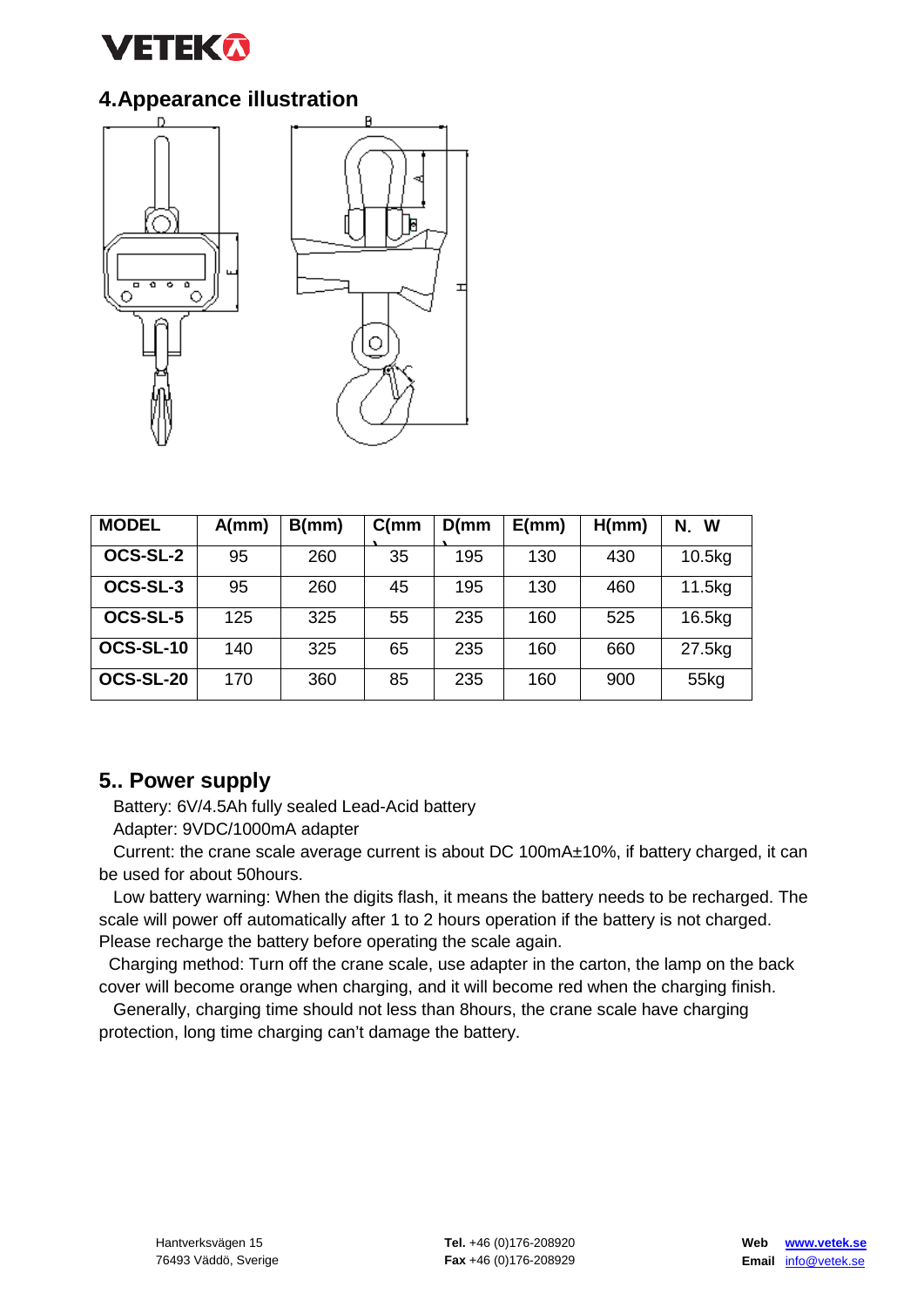

#### **CHAPTER 2 DISPLAY CRANE SCALE LED DISPLAY.** kg  $\blacktriangleright$   $\blacksquare$ Ò  $\bullet$  $\bullet$ **REMOTE WINDOW-** $\frac{1}{1}$ .<br>ST B **CHARGE**  $Cap.5000kg$ KFY ARFA-O N/O FF **TARE LAMP DISPLAY MAX CAPACITY**

#### **1. LED DISPLAY**

30mm (1.2'') 5digits LED/LCD

#### **2. INDICATOR LAMP**

- a. **TARE:** TARE indicator
- b. **STB:** STABLE indicator
- c. **CHARGE**: CHARGE indicator

#### **3. KEY**

#### a. ON/OFF

- 1. Press ON/OFF three seconds, the crane scale turn on.
- 2. When turn on, Press ON/OFF three seconds, the crane scale turn off.

#### b. TARE

1 Hang sling or container on the hook, when the weight reading stable, press this key, the digits display "0", and "TARE" indicator switch on.

- 2. Put the goods into container, the scale will display goods net weight.
- 3. If move goods and container, the scale will display minus value of tare weight.

#### **4. REMOTE CONTROLLER**

| $\circ$<br>$7F - 0$<br>7.36                                |                  |                      |
|------------------------------------------------------------|------------------|----------------------|
| 3117<br>LOSS.<br>$E_{\rm E}$<br>$\overline{A}$ of $C$      | ZERO             |                      |
| 34<br>$\Pi$ , $P$<br>w<br>77<br><b>IR REMOTE</b><br>ERT-01 | CL3              | SILFT<br><b>FEAX</b> |
|                                                            |                  | F1                   |
|                                                            | OFT              | F2                   |
|                                                            | <b>IR REMOTE</b> |                      |

Press any key on the remote controller, the indicator on the controller will flash. Key function:

 $\overline{\text{not}}$ ERT-0

1.【ZERO】:

 a. In weighing status, when crane scale switch on with no load on the hook, but there are small digits on screen, press this key to obtain zero reading.

b. In parameter setting and calibration process, it used for set value up

- 2.【TARE】:
	- a. In weighing status, the function is equal to TARE on front panel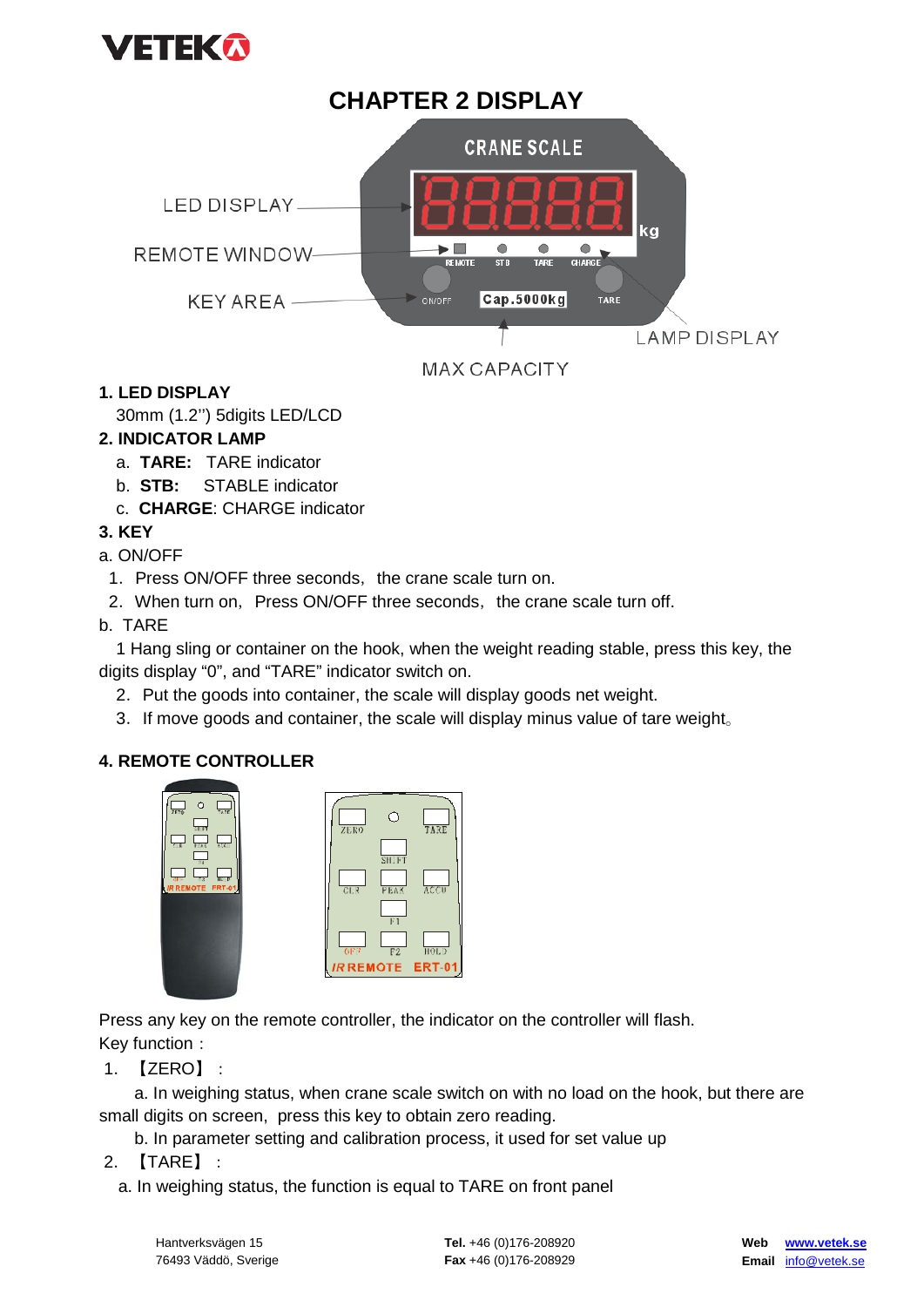## **VETEKA**

b. In parameter setting and calibration process, it used for move digit (the digit choosed flash)

3.【SHIFT】:

a. In weighing situation, used for function shift, or used with other key to more function.

- b. In parameter setting and calibration process, it used for confirm setting.
- 4.【CLEAR】:
	- a. In weighing status, it used to clear accumulation.
	- b. In parameter setting and calibration process, it used for set value down.
- 5.【ACCU】:

It used for accumulation function, details see Chapter3-5.

6.【F1】:

Function Key, used with [F2] together, Press [F1] solely, it will regulate brightness of LED.

7.【F2】:

Function Key, used with 【F1】 together.

8.【HOLD】:

It used for hold function, details see Chapter3-4.

9. 【OFF】:

Turn off the crane scale

## **CHAPTER 3 OPERATION GUIDE**

【 】express key on remote controller.

#### **1 Turn on/off**

#### ◆TURN ON

Press ON/OFF three seconds, the screen display as follows:

| <b>OPERATION</b> | <b>DISPLAY</b>                 | <b>ILLUSTRATION</b>                |
|------------------|--------------------------------|------------------------------------|
| ON/OFF           | [8.8.8.8.8.]                   | Display two times                  |
|                  | $[$ Ert. $]$                   | Display two times                  |
|                  | $\mathbb{I}$ xxxx $\mathbb{I}$ | Display capacity                   |
|                  | [U 6.XX]                       | Display current battery voltage    |
|                  |                                | Waiting stable                     |
|                  | Ωľ                             | "STB"light on, you can operate now |

#### ◆TURN OFF

| 1   Press ON/OFF three seconds.                                                                              |  |  |  |  |
|--------------------------------------------------------------------------------------------------------------|--|--|--|--|
| 2 Press 【OFF】 three seconds.                                                                                 |  |  |  |  |
| 3   Choose turn off method when parameter setting, the scale will                                            |  |  |  |  |
| display $\left[\begin{array}{cc} -\end{array}\right]$ after no operation at 15 minutes to save power, and it |  |  |  |  |
| will turn off automatically after 60minutes.                                                                 |  |  |  |  |

#### **2 Zero**

|  | <b>OPERATION</b> | <b>DISPLAY</b> | When scale turn on, generally scale |
|--|------------------|----------------|-------------------------------------|
|--|------------------|----------------|-------------------------------------|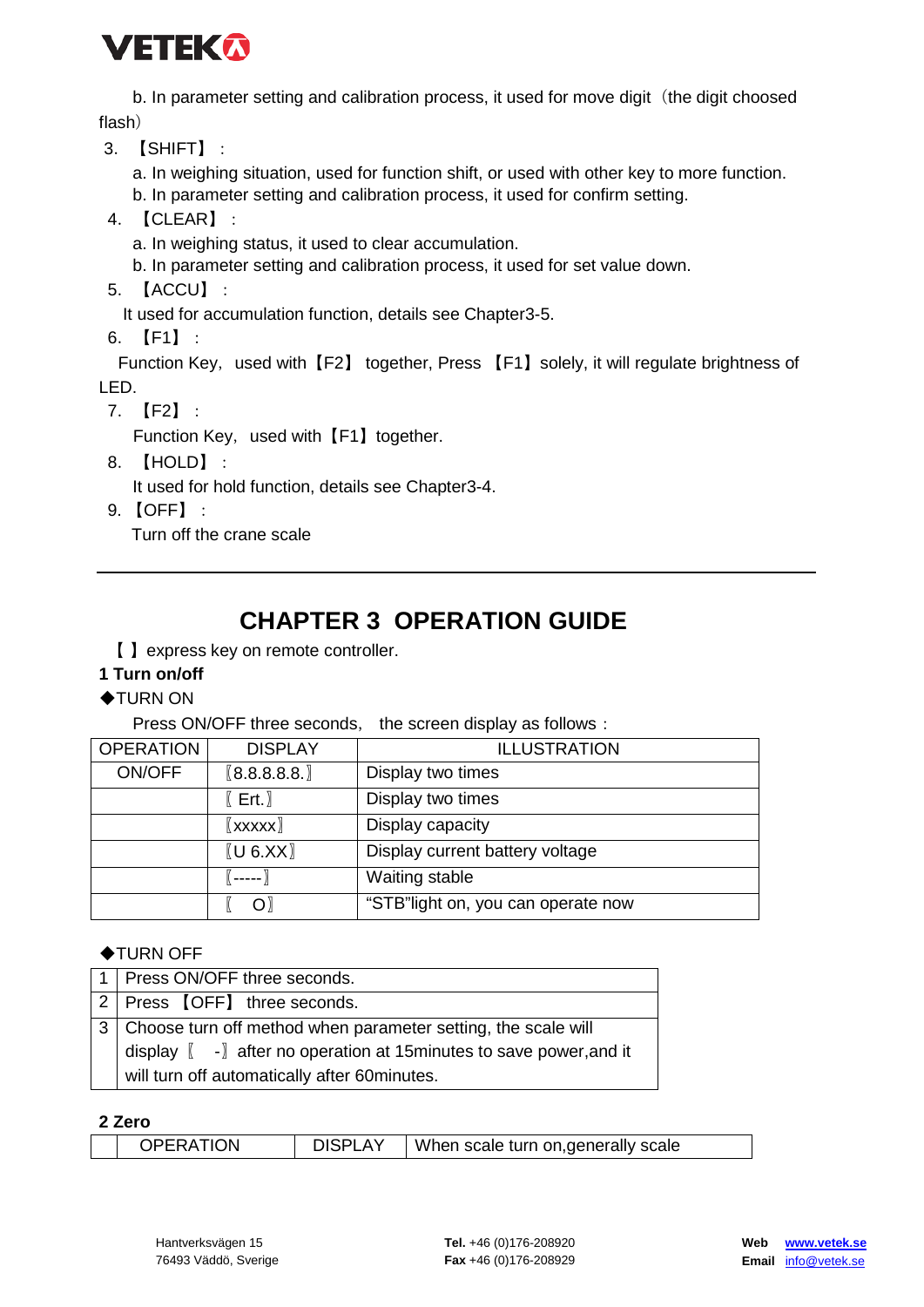

| 2   Press 【ZERO】 | $[$ 0) | displays $[0]$ , if display small digits when |
|------------------|--------|-----------------------------------------------|
|                  |        | no load, press this key.                      |

#### **3 Tare**

◆TARE DIRECTLY

| <b>OPERATION</b> | <b>DISPLAY</b> | After turn on, hanging tare weight such as |
|------------------|----------------|--------------------------------------------|
| Press TARE       | $\Omega$       | sling, cable at first, press this key,     |
| 2   Press [TARE] | $\mathsf{O}$   | "TARE" light on, then the scale will       |
|                  |                | display net weight of the goods.           |

#### ◆SET TARE WEIGHT IN ADVANCE

|         | <b>OPERATION</b> | <b>DISPLAY</b>                     | <b>ILLUSTRATION</b>                           |
|---------|------------------|------------------------------------|-----------------------------------------------|
|         | [SHIFT] [TARE]   | <b><i><u>© 0000.0</u></i></b>      | Current tare weight                           |
|         |                  |                                    |                                               |
|         | [TARE] [ZERO] [  | $\mathbf{x} \mathbf{x} \mathbf{x}$ | Set known tare weight, [TARE] used to         |
| CLEAR]  |                  |                                    | move digit, [ZERO] [CLEAR] used to            |
|         |                  |                                    | set value.                                    |
| [SHIFT] |                  | $(-xxx)$                           | exit, "TARE" light on, it displays minus tare |
|         |                  |                                    | weight, after hanging on goods, it will       |
|         |                  |                                    | display net weight of goods.                  |

#### **4 Hold**

| <b>OPERATION</b> | <b>ILLUSTRATION</b>                      |
|------------------|------------------------------------------|
| Press 【HOLD】     | Hold the weight reading, "HOLD" light on |
| Press [HOLD]     | Return, "HOLD"light off                  |

#### **5 Accumulation**

| l OPERATION  | <b>DISPLAY</b>              | <b>ILLUSTRATION</b>              |
|--------------|-----------------------------|----------------------------------|
| Press [ACCU] | $\left[\text{No***}\right]$ | Current accumulation time        |
|              | $[[H***]$                   | Front four digits of total value |
|              | $(L***)$                    | Rear four digits of total value  |

After display above contents two times, the scale will return automatically, you also can press 【SHIFT】to return.

#### **6 Accumulation Search**

| <b>OPERATION</b> | <b>DISPLAY</b> | <b>ILLUSTRATION</b>              |  |
|------------------|----------------|----------------------------------|--|
| [SHIFT] [        | $(No.***)$     | Current accumulation time        |  |
| ACCU]            |                |                                  |  |
|                  | $7***$         | Current weight reading           |  |
|                  | $[[H^{***}]$   | Front four digits of total value |  |
|                  | $(L***)$       | Rear four digits of total value  |  |
| [SHIFT]          | $7***$         | Return                           |  |

Press [TARE] 和 [ZERO] can check different times weight and accumulation.

#### **7 Accumulation Clear**

| <b>TION</b><br>$\bigcap$<br><br>$\sim$ | ៱ ៶៸ | <b>JSTRATION</b> |
|----------------------------------------|------|------------------|
|                                        |      |                  |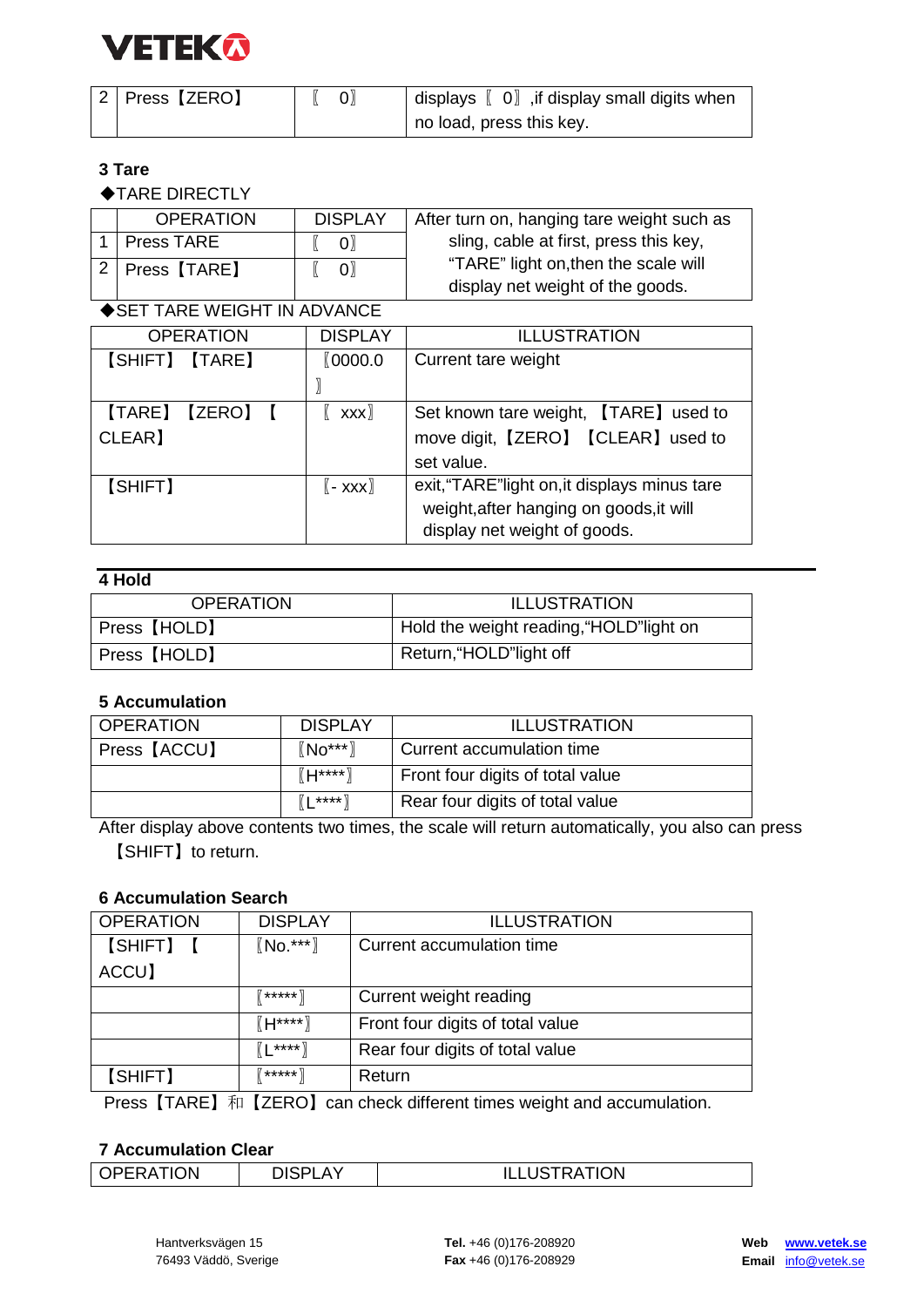

| <b>[CLEAR]</b> | (CLr)       | Ask if you want to clear or not |
|----------------|-------------|---------------------------------|
| [CLEAR]        | 〖noCLr〗     | Cancel clear                    |
| 【SHIFT】        | [8.8.8.8.8] | Confirm clear                   |

#### **8 Battery Voltage**

| <b>OPERATION</b> | <b>DISPLAY</b>                                          | <b>ILLUSTRATION</b>             |
|------------------|---------------------------------------------------------|---------------------------------|
| [SHIFT] [F1      | $\left[\begin{matrix} 1 & 0 \\ 0 & \end{matrix}\right]$ | Display current battery voltage |
|                  |                                                         |                                 |
| [SHIFT]          |                                                         | Return                          |

The voltage should be between 5.8 and 6.9, if below than 5.8, you need to recharge immediately.

#### **9 Brightness**

| <b>OPERATION</b> | <b>ILLUSTRATION</b>                                                    |
|------------------|------------------------------------------------------------------------|
| [F1]             | $1 \sim 5$ total 5 options, from darkness to brightness (Default is 3) |

\_\_\_\_\_\_\_\_\_\_\_\_\_\_\_\_\_\_\_\_\_\_\_\_\_\_\_\_\_\_\_\_\_\_\_\_\_\_\_\_\_\_\_\_\_\_\_\_\_\_\_\_\_\_\_\_\_\_\_\_\_\_\_\_\_\_\_\_\_\_\_\_\_\_\_

#### **10 Zero Point**

| <b>OPERATION</b>   | <b>ILLUSTRATION</b>        |  |
|--------------------|----------------------------|--|
| 【SHIFT】<br>  ZERO】 | Display current zero point |  |

#### **11 Unit**

 $\overline{\phantom{a}}$ 

| <b>OPERATION</b>   | <b>ILLUSTRATION</b>                                          |
|--------------------|--------------------------------------------------------------|
| [SHIFT] [<br>HOLD) | Unit switch, Un=0: kg, "kg"light on, Un=1: lb, "lb"light on. |

### **CHAPTER 4 PARAMETER SETTING &CALIBRATION**

You can use remote controller to operate parameter setting and cabibration **Key function:**

| <b>KFY</b>     | <b>FUNCTION</b>                     |  |
|----------------|-------------------------------------|--|
| [TARE]         | Move digit(the digit choosed flash) |  |
| [ZERO]         | Set value up                        |  |
| <b>[CLEAR]</b> | Setvalue down                       |  |
| [SHIFT]        | Confirm, exit                       |  |

### **1. Parameter setting**

#### **1. TURN ON**

| <b>OPERATION</b> | <b>DISPLAY</b> | <b>ILLUSTRATION</b> |
|------------------|----------------|---------------------|
| Press ON/OFF     | 【88888】        | Display two times   |
| 3 seconds        |                |                     |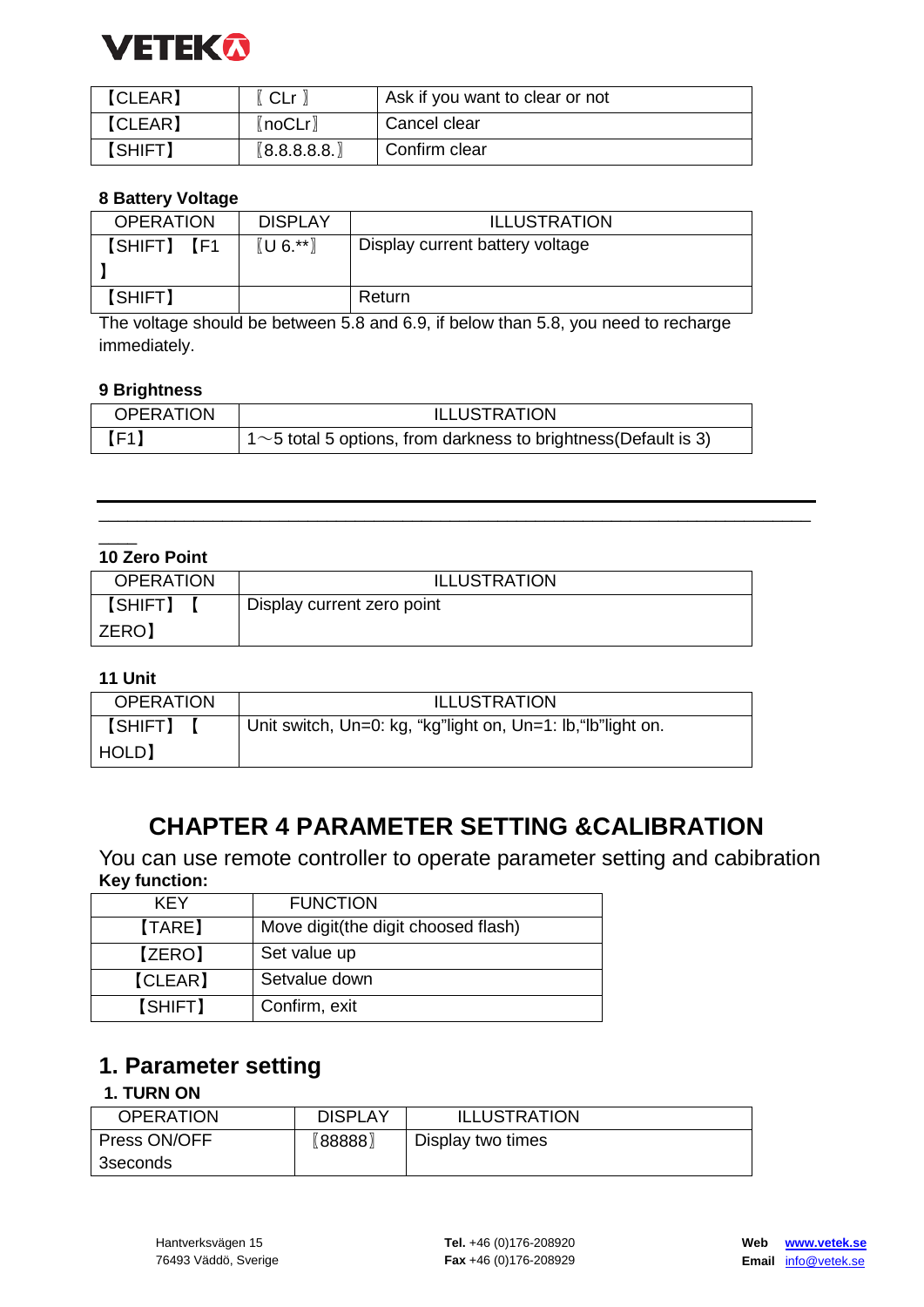

| $[$ Ert $]$                    | Display two times                      |
|--------------------------------|----------------------------------------|
| [0.6000]                       | New scale, the screen display 6000, if |
|                                | scale calibrated, the screen display   |
|                                | capacity.                              |
| $\mathbb{U}$ x.xx $\mathbb{U}$ | Display current battery voltage        |
|                                | Wait stable                            |
| 0.0                            | Display zero point, generally, STB,    |
|                                | ZERO and kg indicator light on         |

Generally, battery voltage should bigger than  $[[U 5.80]$ , lower than  $[[U 6.90]$ , if the voltage lower than〖U 5.80〗, digits flash, the battery should recharge

| . PARAMETER SETTING   |                         |                                              |
|-----------------------|-------------------------|----------------------------------------------|
| <b>OPERATION</b>      | <b>DISPLAY</b>          | <b>ILLUSTRATION</b>                          |
| Press [F1] and [F2]   | <b>P0000</b>            | Second digit flash, use function key to      |
| at same time 3seconds |                         | move digit, set value.                       |
| Press [TARE] [ZERO    | [P8088                  | Input 8088, 8088 is parameter setting        |
| [CLEAR]               | 〗                       | password                                     |
| Press [SHIFT]         | <b>ISETUP</b>           | Confirm, enter parameter setting program     |
|                       | 〗                       |                                              |
| Press [TARE]          | $KFS = 06$              | New scale, the screen display FS=06, if      |
|                       | 〗                       | scale calibrated, the screen display         |
|                       |                         | capacity.                                    |
| Press [ZERO] or [     | $KFS = 05$              | Choose capacity, the screen display          |
| CLEAR] to choose      | 〗                       | 02/03/05/06/10/15/20/30/50/60/75             |
|                       |                         | circularly, take cap:5000kg as example,      |
|                       |                         | choose FS=05                                 |
| Press [TARE] confirm  | $[$ Id=05 $]$           | New scale, the screen display Id=05, if      |
|                       |                         | scale calibrated, the screen display         |
|                       |                         | calibrated division.                         |
| Press [ZERO] or [     | $[Id=02]$               | Choose division, the screen display          |
| CLEAR] to choose      |                         | 01/02/05/10/20 circularly. 5000kg scale      |
|                       |                         | division is 2kg, so choose Id=02             |
|                       | $[Pt=0]$                | New scale, the screen display Pt=0, if       |
|                       |                         | scale calibrated, the screen display         |
|                       |                         | calibrated decimal position                  |
| Press [ZERO] or [     | $[Pt=0]$                | Choose decimal position, the screen          |
| CLEAR] to choose      |                         | display 0/1/2/3 circularly, 0=xxxxx,         |
|                       |                         | $1 =$ xxxx.x, $2 =$ xxx.xx, $3 =$ xx.xxx,    |
|                       |                         | Cap.5000kg scale choose Pt=1                 |
| Press [TARE] confirm  | $(Ab=24)$<br>$\sqrt{ }$ | Display zero range, A:zero range by          |
|                       |                         | hand; B: zero range automatically, 0~5 total |
|                       |                         | 6 options: 0=0%F. S; 1=2%F.S; 2=4%F.S;       |
|                       |                         | 3=10%F.S; 4=20%F.S; 5=50%F.S,                |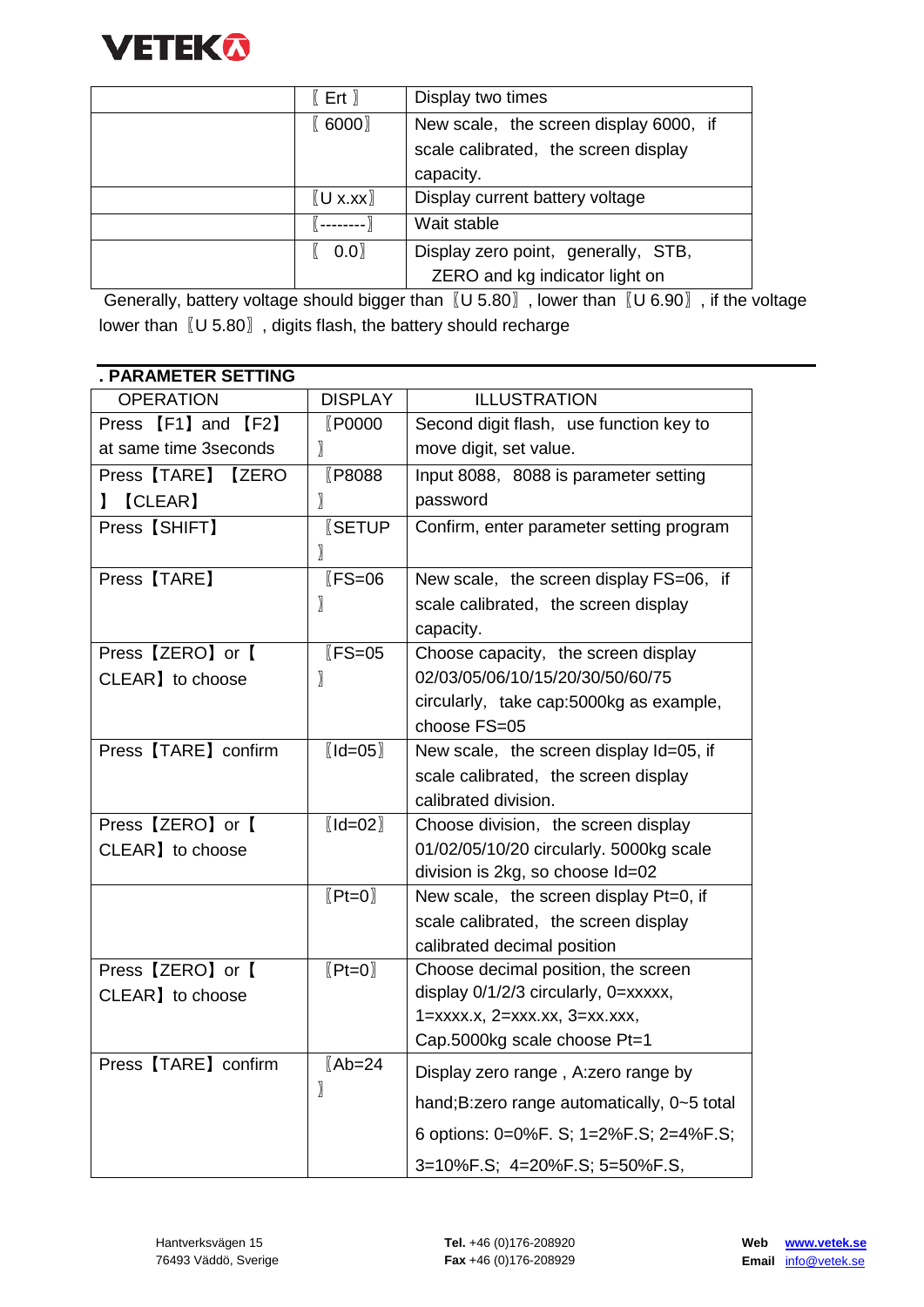

|                                       |                    | Generally, Don't change this parameter.                                                                                                                                                                                                                                                  |
|---------------------------------------|--------------------|------------------------------------------------------------------------------------------------------------------------------------------------------------------------------------------------------------------------------------------------------------------------------------------|
| Press [TARE] confirm                  | $\mathcal{C}$ d=11 | New scale, the screen display Cd=11, if                                                                                                                                                                                                                                                  |
|                                       |                    | scale calibrated, the screen display                                                                                                                                                                                                                                                     |
|                                       |                    | calibrated value.                                                                                                                                                                                                                                                                        |
| Press [ZERO] or [<br>CLEAR] to choose | $\mathcal{C}$ d=11 | C: zero-tracking range, 0~5 total 6 options;<br>0=0d; 1=0.5d; 2=1d; 3=1.5d; 4=2d; 5=2.5d<br>d: display speed, $0\neg 2$ total 3 options;<br>0=slow; 1=average; 2=fast; before<br>calibration, set Cd=00, after calibration, set<br>Cd=11 again, generally choose Cd==11<br>when ex-stock |

| Press [TARE] confirm | $[LL=2]$                 | New scale, the screen display LL=2, if                                              |
|----------------------|--------------------------|-------------------------------------------------------------------------------------|
|                      |                          |                                                                                     |
|                      |                          | scale calibrated, the screen display                                                |
|                      |                          | calibrated value.                                                                   |
| Press [ZERO] or [    | $[LL=1]$                 | $LL$ : filter parameter, $0\nu 5$ total 6 options,                                  |
| CLEAR] to choose     |                          | from smallest to biggest, before                                                    |
|                      |                          | calibration, set LL=0, after calibration, set                                       |
|                      |                          | LL=1 again, generally choose LL=1 when                                              |
|                      |                          | ex-stock                                                                            |
| Press [TARE] confirm | $(Ab=24)$<br>〗           | Display zero range, A:zero range by                                                 |
|                      |                          | hand; B: zero range automatically, 0~5 total                                        |
|                      |                          | 6 options: 0=0%F. S; 1=2%F.S; 2=4%F.S;                                              |
|                      |                          | 3=10%F.S; 4=20%F.S; 5=50%F.S,                                                       |
|                      |                          | Generally, Don't change this parameter.                                             |
| Press [TARE] confirm | $\text{\textsf{ICd}=11}$ | New scale, the screen display Cd=11, if                                             |
|                      | 〗                        | scale calibrated, the screen display                                                |
|                      |                          | calibrated value.                                                                   |
| Press [ZERO] or [    | $\text{\textsf{ICd}=11}$ | C: zero-tracking range, 0~5 total 6 options;                                        |
| CLEAR] to choose     | $\sqrt{ }$               |                                                                                     |
|                      |                          | 0=0d; 1=0.5d; 2=1d; 3=1.5d; 4=2d; 5=2.5d                                            |
|                      |                          | d: display speed, 0~2 total 3 options;                                              |
|                      |                          | 0=slow; 1=average; 2=fast; before<br>calibration, set Cd=00, after calibration, set |
|                      |                          | Cd=11 again, generally choose Cd==11                                                |
|                      |                          | when ex-stock                                                                       |
| Press [TARE] confirm | $[LL=2]$                 | New scale, the screen display LL=2, if                                              |
|                      |                          |                                                                                     |
|                      |                          | scale calibrated, the screen display                                                |
|                      |                          | calibrated value.                                                                   |
| Press [ZERO] or [    | $[LL=1]$                 | $LL$ : filter parameter, $0\neg 5$ total 6 options,                                 |
| CLEAR] to choose     |                          | from smallest to biggest, before                                                    |
|                      |                          | calibration, set LL=0, after calibration, set                                       |
|                      |                          | LL=1 again, generally choose LL=1 when                                              |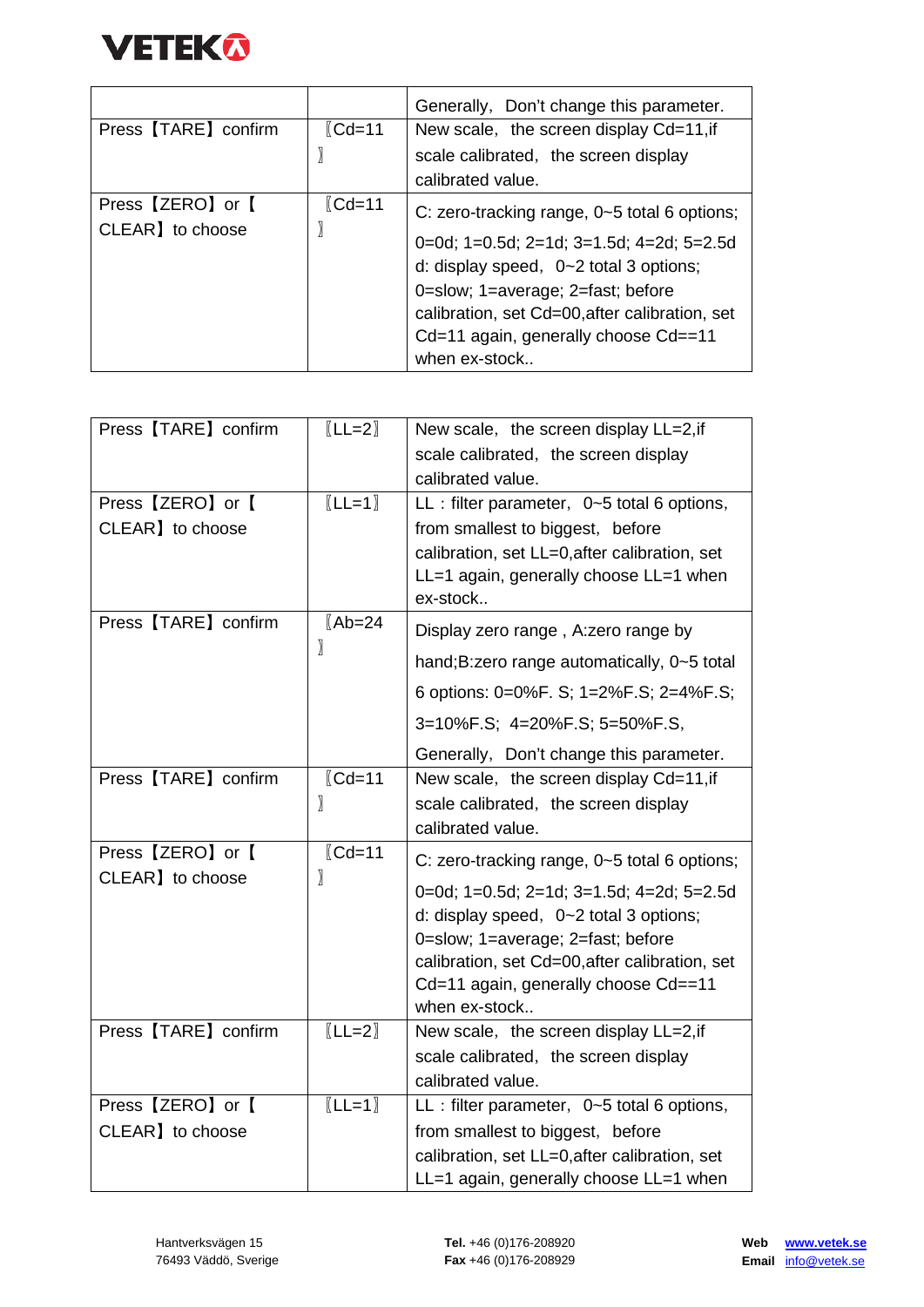

|                      |                                | ex-stock                                            |
|----------------------|--------------------------------|-----------------------------------------------------|
| Press [TARE] confirm | $\mathbb{U}$ Un=0              | New scale, the screen display Un=0, if              |
|                      |                                | scale calibrated, the screen display                |
|                      |                                | calibrated unit.                                    |
| Press [ZERO] or [    | $\mathbb{(}$ Un=0 $\mathbb{)}$ | Choose unit, $Un=0 : kg$ , $Un=1 : lb$ , $Un=2$ :   |
| CLEAR] to choose     |                                | other unit <sub>o</sub> Generally, choose Un=0 when |
|                      |                                | ex-stock.                                           |
| Press [TARE] confirm | [OFF 1]                        | New scale, the screen display OFF 1, if             |
|                      |                                | scale calibrated, the screen display                |
|                      |                                | calibrated value.                                   |

| Press [ZERO] or [ | [OFF 2] | Choose turn off method, 0~2 totel 3                                                                                                                                                                                                                                                     |
|-------------------|---------|-----------------------------------------------------------------------------------------------------------------------------------------------------------------------------------------------------------------------------------------------------------------------------------------|
| CLEAR] to choose  |         | options; 0: turn off by hand; 1: if no<br>operation, the screen display $[ \cdot ]$ after<br>15minutes to save power;2: if no operation,<br>the screen display $[ \ ]$ - $]$ after 15 minutes,<br>and turn off automatically after 60minutes.<br>Generally, choose OFF=2 when ex-stock. |
| Press [SHIFT]     | [End]   | Confirm above parameter setting, Exit                                                                                                                                                                                                                                                   |
|                   |         | parameter setting program.                                                                                                                                                                                                                                                              |

\_\_\_\_\_\_\_\_\_\_\_\_\_\_\_\_\_\_\_\_\_\_\_\_\_\_\_\_\_\_\_\_\_\_\_\_\_\_\_\_\_\_\_\_\_\_\_\_\_\_\_\_\_\_\_\_\_\_\_\_\_\_\_\_\_\_\_\_\_\_\_\_\_\_\_

1. If you find mis-operation before end, Press【TARE】, the screen will display parameter setting circularly, correct error, if you find mis-operation when parameter setting program finished, you have to enter parameter setting program again to correct.

| CAPACITY/DIVISION | FS (CAP | Id (DIVISION) | Pt (DECIMAL |
|-------------------|---------|---------------|-------------|
|                   |         |               | POSITION)   |
| 1000kg/0.5kg      | 10      | 05            |             |
| 2000kg/1kg        | 02      | 01            | 0           |
| 3000kg/1kg        | 03      | 01            | 0           |
| 5000kg/2kg        | 05      | 02            | 0           |
| 10000kg/5kg       | 10      | 05            | 0           |
| 15000kg/5kg       | 15      | 05            | 0           |
| 20000kg/10kg      | 20      | 10            |             |

#### 2. The capacity you choose relate to division, decimal position, below is detail list:

### **2. calibration**

#### 1.**One point calibration program**

| <b>OPERATION</b> | <b>DISPLAY</b> | <b>ILLUSTRATION</b>                                                 |
|------------------|----------------|---------------------------------------------------------------------|
|                  | $\mathbf{O}$   | Take Cap:5000kg scale as example, pay                               |
|                  |                | attention that the screen display $\begin{bmatrix} 0 \end{bmatrix}$ |
|                  |                | after hanging tare weight, you can hang                             |
|                  |                | tare weight at first, then turn on                                  |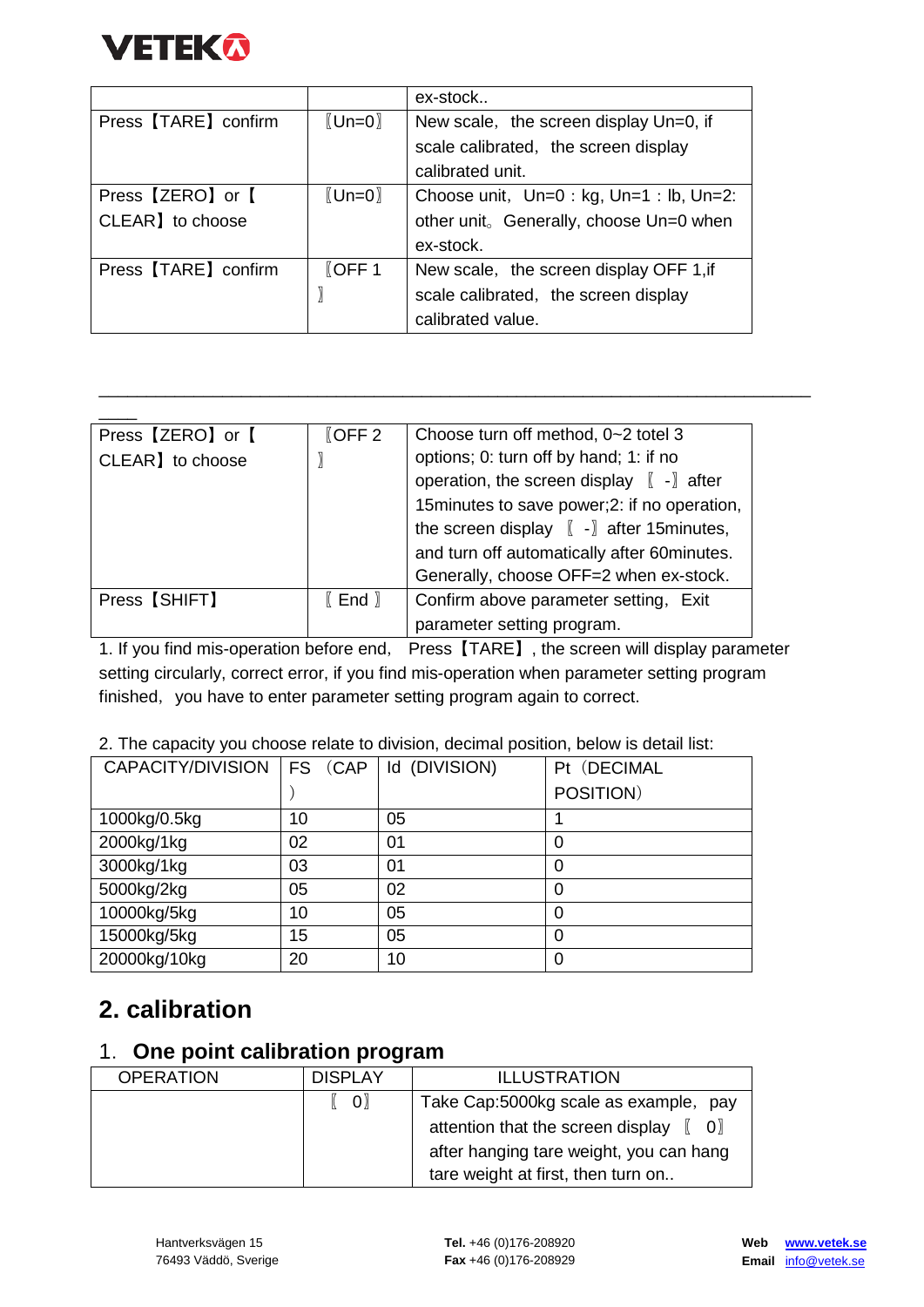

| Press [F1] and [F2]    | <b>€ P0000</b> | Second digit flash, use function key to  |
|------------------------|----------------|------------------------------------------|
| at same time 3 seconds |                | move digit, set value.                   |
| Press [TARE] [ZERO     | $[$ P1358 $]$  | Input 1358, 1358 is calibration password |
| <b>[CLEAR]</b>         |                |                                          |
| Press [SHIFT]          | <b>SCALE</b>   | Confirm, into calibration program        |
|                        |                |                                          |
| Press [SHIFT]          | <b>CALSP</b>   | No load, the screen display 0, and wait  |
|                        |                | until STB and ZERO light on.             |
| Press [SHIFT]          | $[$ LoAd1 $]$  | <b>Waiting load</b>                      |

\_\_\_\_\_\_\_\_\_\_\_\_\_\_\_\_\_\_\_\_\_\_\_\_\_\_\_\_\_\_\_\_\_\_\_\_\_\_\_\_\_\_\_\_\_\_\_\_\_\_\_\_\_\_\_\_\_\_\_\_\_\_\_\_\_\_\_\_\_\_\_\_\_\_\_

| Hanging standard weight |                 | Waiting until STB light on.               |
|-------------------------|-----------------|-------------------------------------------|
| 5000kg                  |                 |                                           |
| Press [SHIFT]           | (05000)         | Display capacity you choose when          |
|                         |                 | parameter setting, and first digit flash, |
|                         |                 | Do wait until STB light on.               |
| Press [SHIFT]           | $($ ------- $)$ | Confirm                                   |
|                         | $[ -0L - ]$     |                                           |
|                         | [End]           | Calibration end                           |
|                         | (5000.0)        | Display calibrated capacity, sometimes it |
|                         |                 | display 4999.6,4999.8,5000.2,5000.4       |
| Press [TARE]            | (05000)         | Move decimal position                     |
| Put down weight         | $ 0\rangle$     | Check zero point, it displays 0.0, and    |
|                         |                 | STB, ZERO light on.                       |
| Hanging weight 5000kg   | [5000]          | Below is test program to check scale      |
| again                   |                 | accuracy.                                 |
| Put down 500kg weight   | 40              | 40kh is minumum apacity (20e), 50kg,      |
| and hang on 40kg weight |                 | 100kg is also acceptable                  |
| Put down 40kg weight.   | [1000]          | 1000kg is 500e, check accuracy            |
| Hang on 1000kg weight.  |                 |                                           |
| Put dowm 100kg weight   | $\mathbf{0}$    | Check zero point                          |

**Generally, if you have full capacity standard weight, you are strongly recommended to** 

**use this progress, only when you find the linearity is not good, so you have to choose** 

**following progress.**

| $\mathsf{Z}$ . Three points callbration program |                |                                          |
|-------------------------------------------------|----------------|------------------------------------------|
| <b>OPERATION</b>                                | <b>DISPLAY</b> | <b>ILLUSTRATION</b>                      |
|                                                 | [0.0]          | Take Cap:1000kg scale as example, Pay    |
|                                                 |                | attentionthat the screen display 0 after |
|                                                 |                | hanging tare weight, you can hang tare   |
|                                                 |                | weight at first, then turn on.           |

#### 2.**Three points calibration program**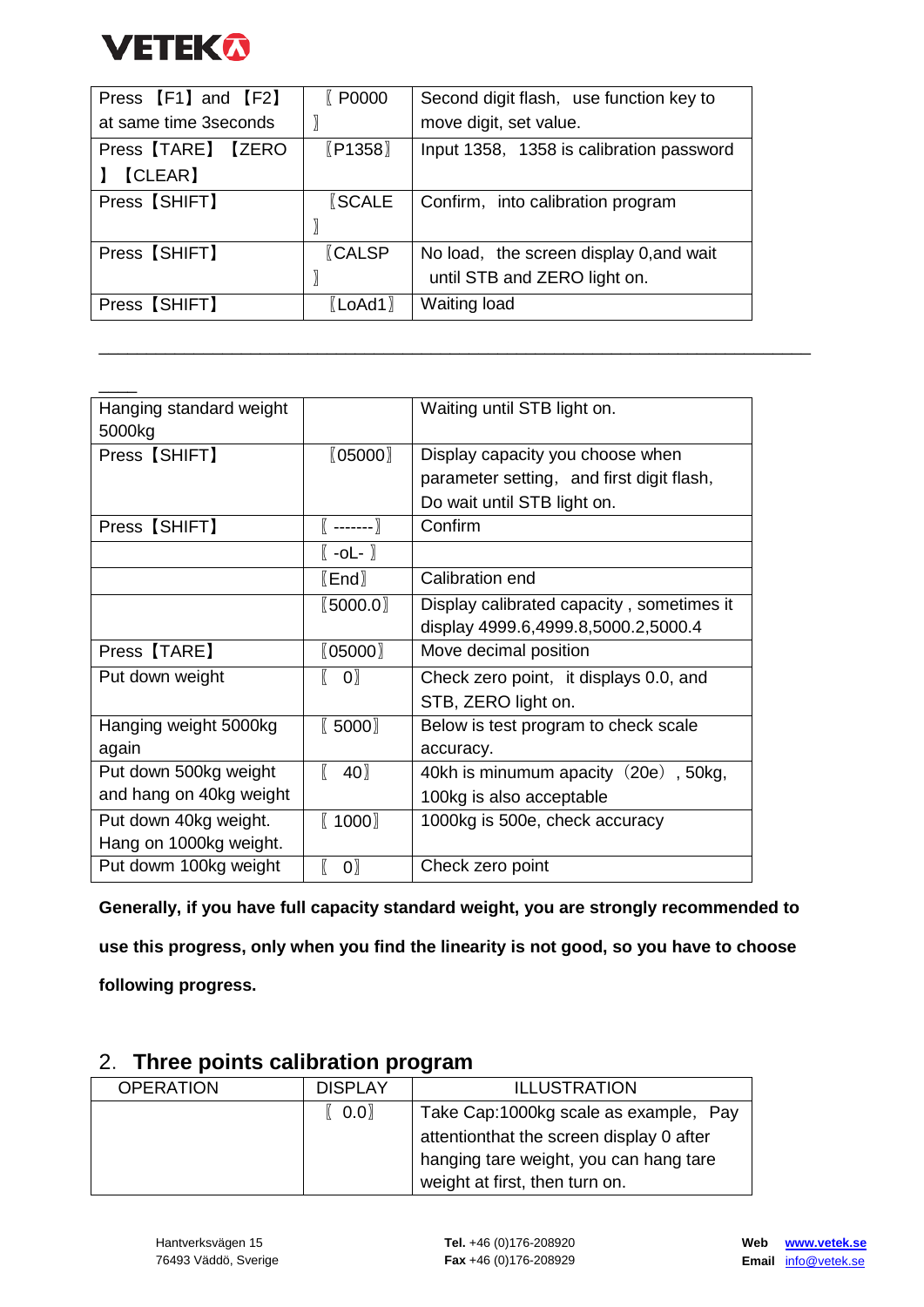

| Press [F1] and [F2]    | $[$ P0000 $]$ | Second digit flash, use function key to  |
|------------------------|---------------|------------------------------------------|
| at same time 3 seconds |               | move digit, set value.                   |
| Press [TARE] [ZERO     | $[$ P1358 $]$ | Input 1358, 1358 is calibration password |
| 【CLEAR】                |               |                                          |
| Press [SHIFT]          | <b>SCALE</b>  | Confirm, into calibration program        |
|                        |               |                                          |

**\_\_\_\_\_\_\_\_\_\_\_\_\_\_\_\_\_\_\_\_\_\_\_\_\_\_\_\_\_\_\_\_\_\_\_\_\_\_\_\_\_\_\_\_\_\_\_\_\_\_\_\_\_\_\_\_\_\_\_\_\_\_\_\_\_\_\_\_\_\_\_\_\_\_\_**

| Press [SHIFT]                | <b>CALSP</b>        | No load, the screen display 0, and wait    |
|------------------------------|---------------------|--------------------------------------------|
|                              | 〗                   | until STB and ZERO light on.               |
| Press [TARE] [ZERO           | [0500.0]            | Input 500kg. wait until STB light on.      |
| [CLEAR]                      |                     |                                            |
| Press [SHIFT]                | $[-$ ------- $]$    | Waiting stable                             |
|                              | $[$ LoAd3 $]$       | Third load calibration                     |
| Hanging on third load        |                     | Suppose third load is 1000kg,, wait until  |
| 1000kg                       |                     | STB light on.                              |
| Press [SHIFT]                | [0700.0]            | Display third minimum load, equal to       |
|                              |                     | second load plus 20% capacity, and first   |
|                              |                     | digit flash.                               |
| Press [TARE]<br><b>IZERO</b> | (1000.0)            | Input 1000kg. wait until STB light on.     |
| [CLEAR]                      |                     |                                            |
| Press [SHIFT]                | $(---- - )$         | Waiting stable                             |
|                              | $[ -0L - ]$         |                                            |
|                              | $[$ End $]$         | Calibration end                            |
|                              | [000.00]            | Display calibrated capacity, sometimes it  |
|                              |                     | display 999.90,999.95,1000.05,1000.10      |
| Press [TARE]                 | (1000.0)            | Move decimal position                      |
| Put down weight              | 0.0<br>$\mathbb{I}$ | Check zero point, it display 0.0, and STB, |
|                              |                     | ZERO light on.                             |
| Hanging on 1000kg            | (1000.0)            | Below is test program to check scale       |
| weight again                 |                     | accuracy.                                  |
| Put down 1000kg weight,      | [ 10.0]             | 10kg is minimum cap (20e), 20kg is also    |
| hang on 10kg weight          |                     | acceptable                                 |
| Put down 10kg weight,        | [100.0]             | 250kg is 500e, check accuracy              |
| hang on 250kg weight         |                     |                                            |
| Put down weight              | $\sqrt{ }$<br>0.0   | Check zero point                           |

- 1. First load: LAOD1 must larger than 20% capacity, and LOAD1<LOAD2<LOAD3, at the same time, between LOAD1 and LOAD2, LOAD2 and LOAD3, the interval must bigger than 20% capacity
- 2. If balance of any point load is less than 20% capacity, after this point load cabliration finish,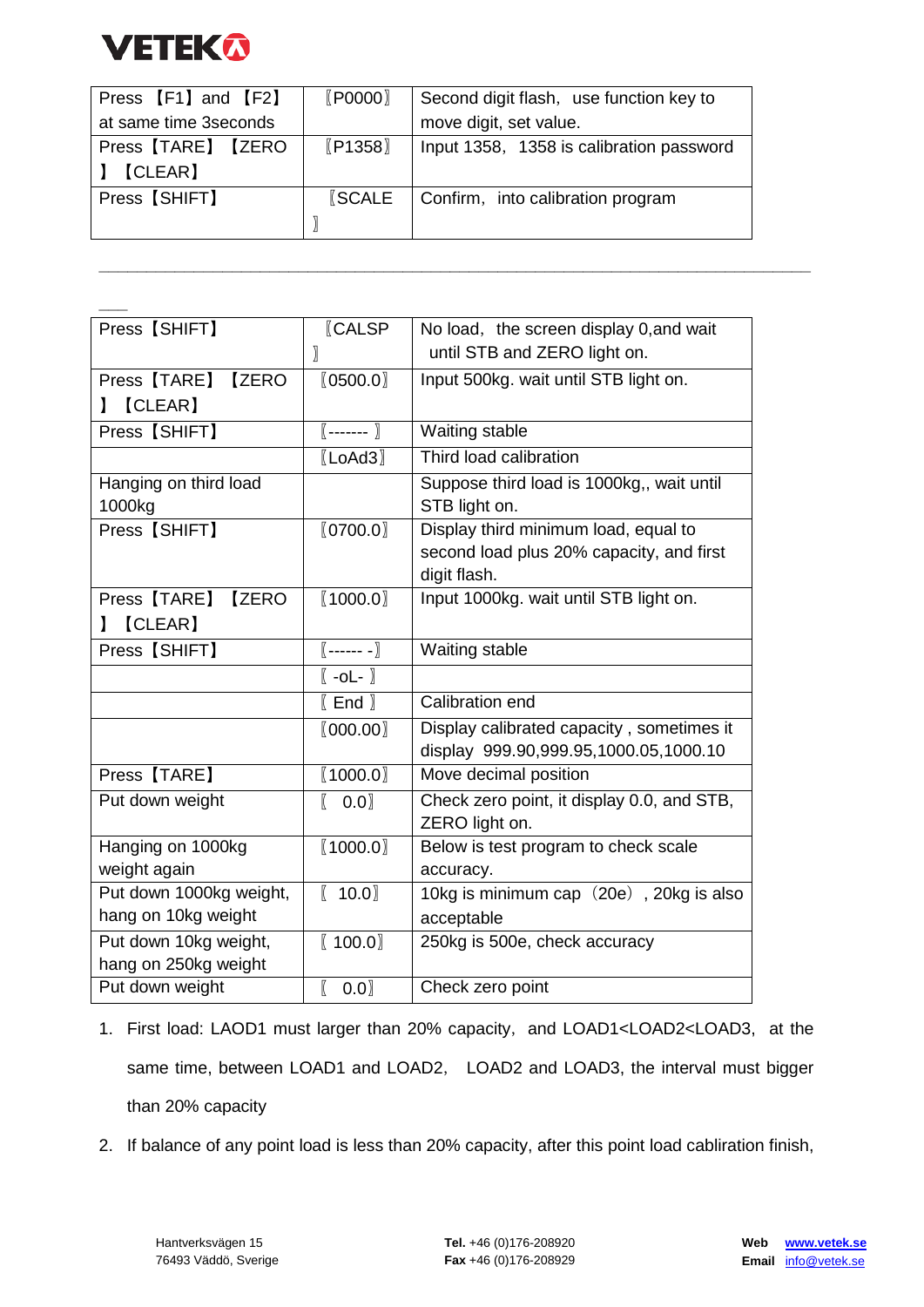

 $\overline{\phantom{a}}$ 

the scale will end calibration progress automatically and return.

## **CHAPTER 5 DISPLAY ILLUSTRATION**

\_\_\_\_\_\_\_\_\_\_\_\_\_\_\_\_\_\_\_\_\_\_\_\_\_\_\_\_\_\_\_\_\_\_\_\_\_\_\_\_\_\_\_\_\_\_\_\_\_\_\_\_\_\_\_\_\_\_\_\_\_\_\_\_\_\_\_\_\_\_\_\_\_\_\_

| <b>DISPLAY</b>                                                                       | <b>ILLUSTRATION</b>                                    | <b>REMARK</b>                                   |
|--------------------------------------------------------------------------------------|--------------------------------------------------------|-------------------------------------------------|
| <b>CALSP</b>                                                                         | Enter zero point calibration                           |                                                 |
|                                                                                      |                                                        |                                                 |
| <b>SCALE</b>                                                                         | Enter calibration                                      |                                                 |
| 〗                                                                                    |                                                        |                                                 |
| <b>SEtUP</b>                                                                         | Enter parameter setting                                |                                                 |
|                                                                                      |                                                        |                                                 |
| $[$ UAdJ $]$                                                                         | Enter voltage calibration                              |                                                 |
| $[$ LoAd1 $]$                                                                        | First calibration point                                | LoAd1 <load2<load3< td=""></load2<load3<>       |
| $[$ LoAd2 $]$                                                                        | Second calibration point                               |                                                 |
| [LoAd3]                                                                              | Third calibration point                                |                                                 |
|                                                                                      | Exceed high limit                                      | Tare weight can't exceed full capacity          |
|                                                                                      | <b>Exceed low limit</b>                                | Tare weight can't be negative                   |
| $\boxed{ \left( \begin{array}{ccc} \text{-} \text{-} \text{-} \end{array} \right) }$ | Waiting                                                |                                                 |
| [Err10]                                                                              | Weight less than Min. Capacity                         | Can't accumulate the value                      |
| [Err11]                                                                              | Accumumated times overflow                             | Can't accumulate after 30times                  |
| [Err12]                                                                              | Accumulated weight overflow                            | Can't accumulate after 99999                    |
| [Err13]                                                                              | Error in repeat accumulation                           | Can't accumulate one weight repeatedly          |
| $\langle \mathsf{no^{***}} \rangle$                                                  | <b>Current accumulation times</b>                      |                                                 |
| $(H***)$                                                                             | Front four digit of accumulated<br>weight              | Total weight=front four digit + rare four digit |
| $(L***)$                                                                             | Rare four digit of accumulated<br>weight               | Total weight=front four digit + rare four digit |
| [CLr]                                                                                | Ask if you really want to delete<br>accumulated weight | In case error deletion                          |
| [noCLr]                                                                              | Give up deletion                                       |                                                 |
| [88888]                                                                              | Confirm deletion                                       |                                                 |
| [SHIFt]                                                                              | Switch                                                 |                                                 |
|                                                                                      | Input value is too large                               | When you input tare or weight value             |
|                                                                                      | Input value is too small                               | When you input tare or weight value             |
| <b>[noACC</b>                                                                        | No any accumulated content                             | when you check accumulation                     |
|                                                                                      |                                                        |                                                 |
| $[\overline{\phantom{a}}$ -oL- $\overline{\phantom{a}}]$                             | Overload warning                                       | Tare + Net weight exceed full capacity + 9e     |
| $[ -Lb - ]$                                                                          | Low battery warning                                    | Turn off automatically one minute later         |